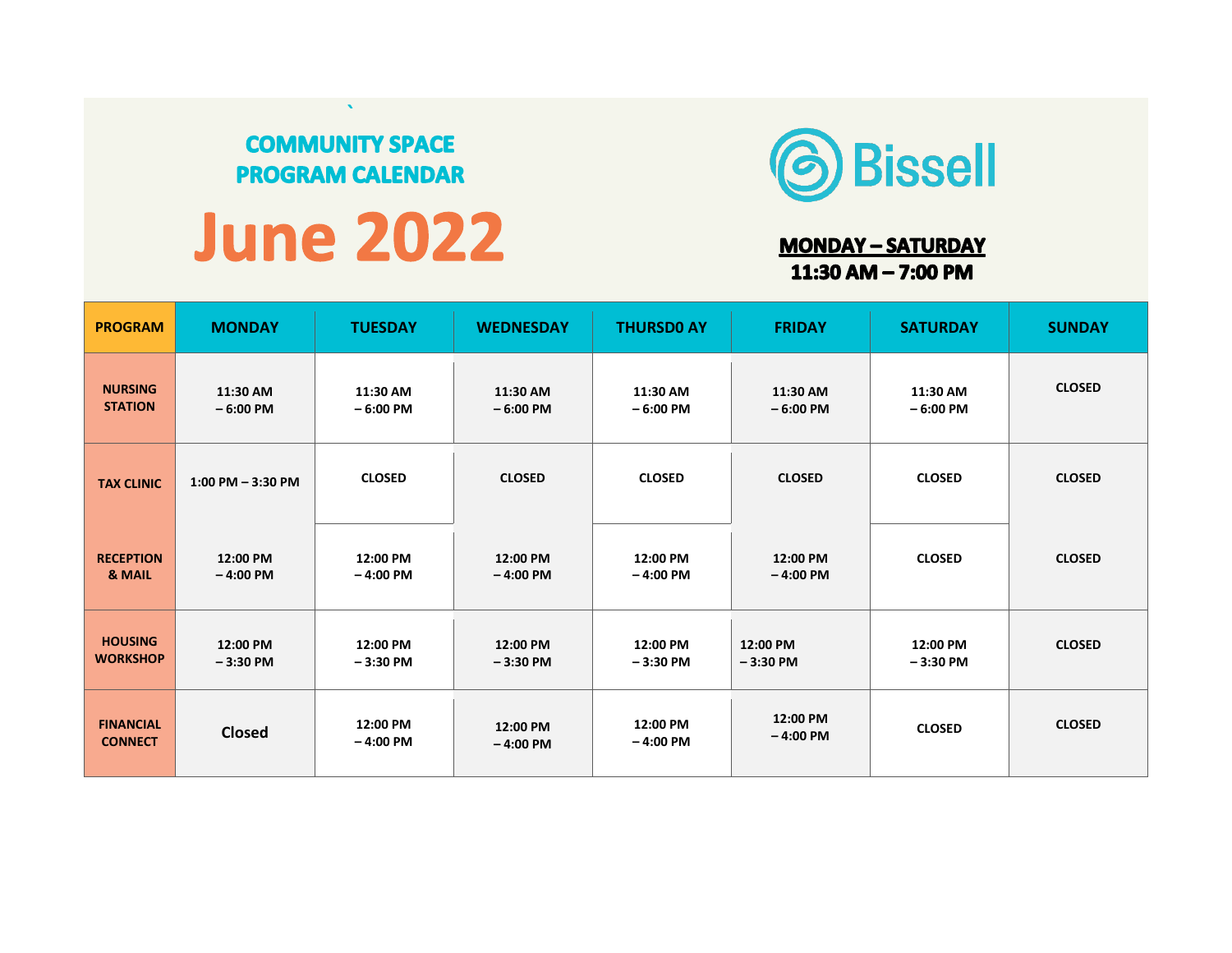| <b>PROGRAM</b>                                    | <b>MONDAY</b>           | <b>TUESDAY</b>          | <b>WEDNESDAY</b>                                                                                                    | <b>THURSDO AY</b>                                          | <b>FRIDAY</b>                                                                                                      | <b>SATURDAY</b>         | <b>SUNDAY</b>                                                    |
|---------------------------------------------------|-------------------------|-------------------------|---------------------------------------------------------------------------------------------------------------------|------------------------------------------------------------|--------------------------------------------------------------------------------------------------------------------|-------------------------|------------------------------------------------------------------|
| Case<br><b>Managers</b>                           | 11:30 AM<br>$-7:00$ PM  | 11:30 AM<br>$-7:00$ PM  | 11:30 AM<br>$-7:00$ PM                                                                                              | 11:30 AM<br>$-7:00$ PM                                     | 11:30 AM<br>$-7:00$ PM                                                                                             | <b>CLOSED</b>           | <b>CLOSED</b>                                                    |
| <b>MENTAL</b><br><b>HEALTH</b><br><b>SUPPORTS</b> | <b>CLOSED</b>           | <b>CLOSED</b>           | 12:00 PM<br>$-4:00M$<br>In The Community<br>Space 1-3 PM                                                            | 12:00 PM<br>$-4:00$ PM<br>In The Community<br>Space 1-3 PM | 12:00 PM<br>$-4:00$ PM<br>In The Community<br>Space 1-3 PM                                                         | <b>CLOSED</b>           | <b>CLOSED</b>                                                    |
| <b>FASS</b><br><b>NAVIGATOR</b>                   | <b>12 PM</b><br>$-4$ PM | <b>12 PM</b><br>$-4$ PM | <b>12 PM</b><br>$-4$ PM                                                                                             | <b>12 PM</b><br>$-4$ PM                                    | <b>12 PM</b><br>-4 PM                                                                                              | <b>12 PM</b><br>$-4$ PM | <b>CLOSED</b>                                                    |
| <b>STUDENT</b><br><b>LEGAL</b><br><b>SERVICES</b> | 12:00 PM<br>$-1:00$ PM  | <b>CLOSED</b>           | <b>CLOSED</b>                                                                                                       | 12:00 PM<br>$-1:00$ PM<br>(with Street Outreach)           | <b>CLOSED</b>                                                                                                      | <b>CLOSED</b>           | <b>CLOSED</b>                                                    |
| <b>DIGITAL</b><br><b>BASICS</b>                   | <b>CLOSED</b>           | 1:00 PM<br>$-3:00$ PM   | <b>CLOSED</b>                                                                                                       | 3:00 PM<br>$-5:00$ PM                                      | <b>CLOSED</b>                                                                                                      | <b>CLOSED</b>           | <b>CLOSED</b>                                                    |
| <b>BENT</b><br><b>ARROW</b>                       | 2 PM<br>-7 PM           | 2 PM<br>-7 PM           | 2 PM<br>-7 PM                                                                                                       | 2 PM<br>-7 PM                                              | 2 PM<br>-7 PM                                                                                                      | <b>CLOSED</b>           | <b>CLOSED</b>                                                    |
| <b>ICMP</b><br><b>CHURCH</b><br><b>SERVICES</b>   | <b>CLOSED</b>           | <b>CLOSED</b>           | <b>EVERY 2ND WEDNESDAY OF</b><br><b>THE MONTH</b><br><b>MEN'S SUPPORT</b><br><b>GROUP</b><br>$11:30$ AM $- 2:00$ PM | <b>CLOSED</b>                                              | <b>EVERY 3rd FRIDAY OF</b><br><b>THE MONTH</b><br><b>WOMEN'S SUPPORT</b><br><b>GROUP</b><br>$11:30$ AM $- 2:00$ PM | <b>CLOSED</b>           | <b>SUNDAY CHURCH</b><br><b>SERVICE</b><br>$9:15$ AM $-$ 10:15 AM |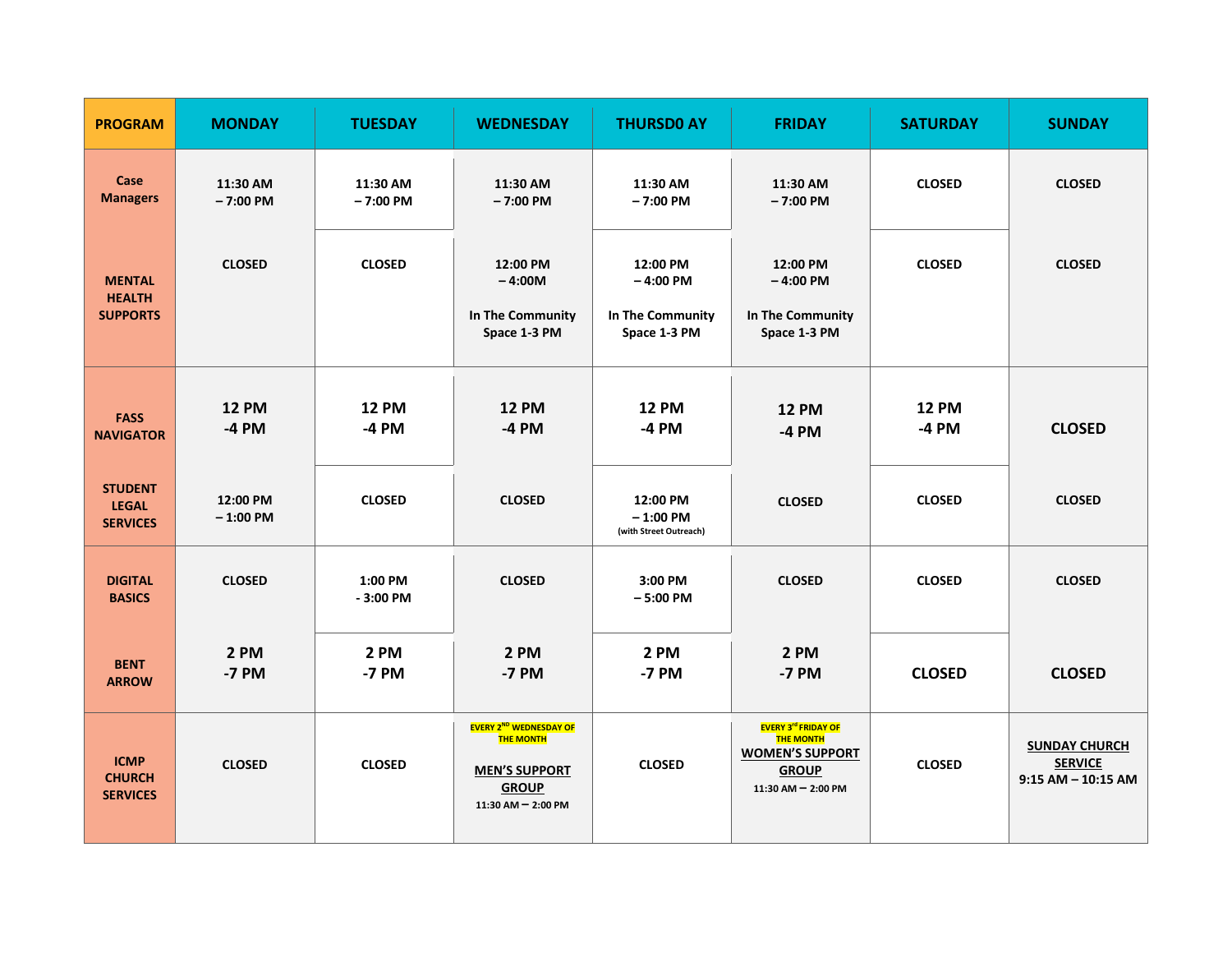| <b>PROGRAM</b>                                 | <b>MONDAY</b> | <b>TUESDAY</b>                                       | <b>WEDNESDAY</b> | <b>THURSDO AY</b> | <b>FRIDAY</b>        | <b>SATURDAY</b>       | <b>SUNDAY</b> |
|------------------------------------------------|---------------|------------------------------------------------------|------------------|-------------------|----------------------|-----------------------|---------------|
| <b>WELLNESS</b><br><b>PAINTING</b>             | <b>CLOSED</b> | <b>Every Second Mondays</b><br>3:00 PM<br>$-5:00$ PM | <b>CLOSED</b>    | <b>CLOSED</b>     | <b>CLOSED</b>        | <b>CLOSED</b>         | <b>CLOSED</b> |
| <b>Colour To</b><br>Calm                       | <b>CLOSED</b> | 2:00 PM<br>$-3:00$ PM                                | <b>CLOSED</b>    | <b>CLOSED</b>     | <b>CLOSED</b>        | <b>CLOSED</b>         | <b>CLOSED</b> |
| <b>Camelot</b><br><b>Games</b><br>(Chess Club) | <b>CLOSED</b> | <b>CLOSED</b>                                        | <b>CLOSED</b>    | <b>CLOSED</b>     | 3:00 PM<br>$-5:00PM$ | <b>CLOSED</b>         | <b>CLOSED</b> |
| <b>Good Art</b>                                | <b>CLOSED</b> | <b>CLOSED</b>                                        | <b>CLOSED</b>    | <b>CLOSED</b>     | <b>CLOSED</b>        | 2:00 PM<br>$-4:00$ PM | <b>CLOSED</b> |

## **COMMUNITY SPACE PROGRAM DESCRIPTIONS**

#### **Nursing Station:**

**On Site Registered Nurse provides meaningful and inclusive health services for individuals experiencing homelessness. Services including wound care, 1-on-1 health assessments, education, urgent care, referrals and more. Dedicated to respond to overdoses and other emergencies.**

#### **Drop-off Tax Clinic**

**Hosted by the Bissell Centre partnered with e4c, collaborates with the CRA to offer free tax preparation services to those with access barriers. Our volunteers are qualified to prepare income tax and benefit returns for eligible individuals.** 

#### **Housing Workshop**

**Weekly housing workshop in support service for those needing assistance to becoming permanently housed. Participants can learn about affordable housing and housing resources, get assistance searching online for available housing options, and see weekly affordable housing listings.**